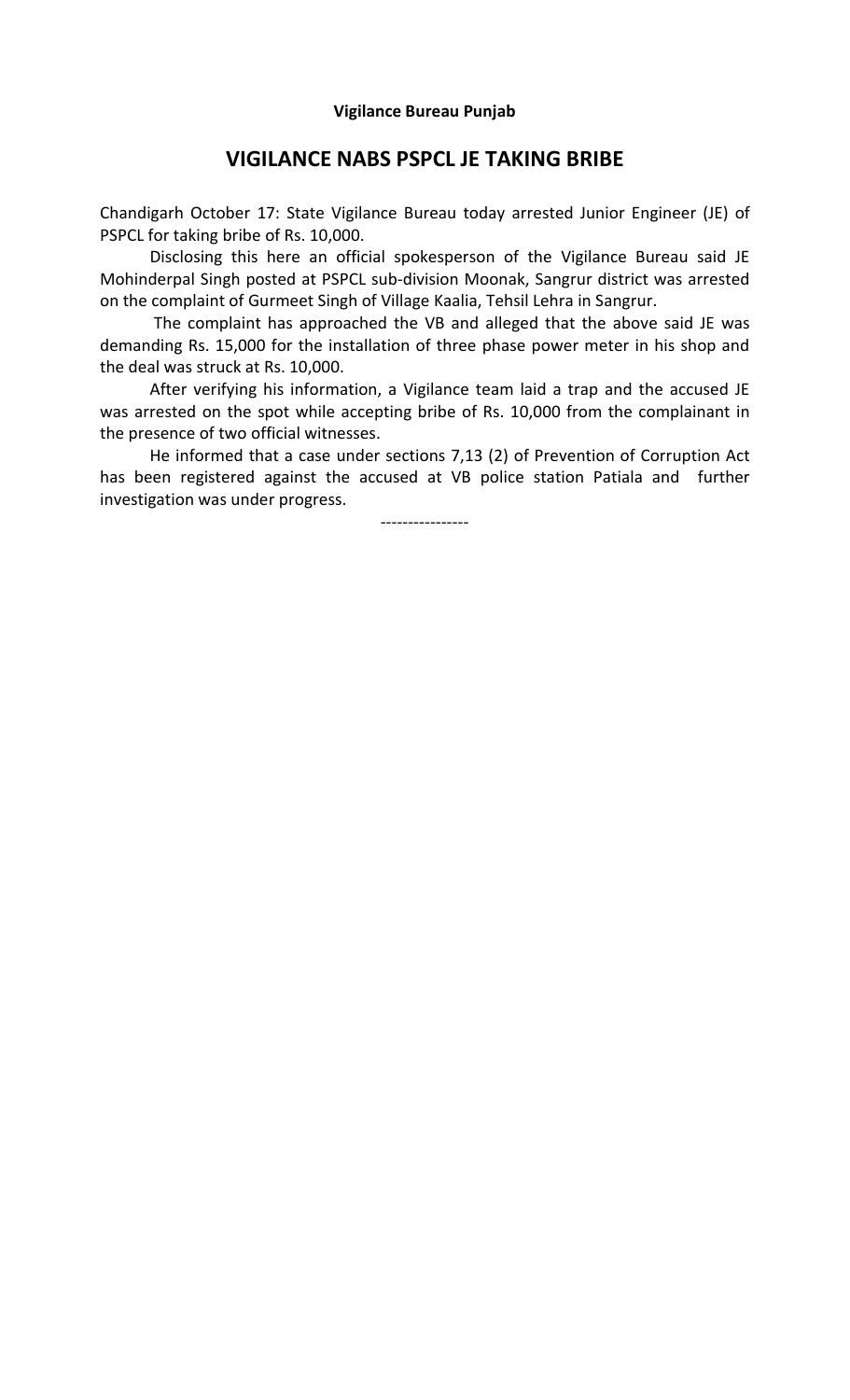## ਵਿਜੀਲੈਂਸ ਬਿਓਰੋ ਪੰਜਾਬ ਵਿਜੀਲੈਂਸ ਵੱਲੋਂ ਬਿਜਲੀ ਨਿਗਮ ਦਾ ਜੇ ਈ ਰਿਸ਼ਵਤ ਲੈਂਦਾ ਰੰਗੇ ਹੱਥੀਂ ਕਾਬੁ

ਚੈਡੀਗੜ੍ਹ 17 ਅਕਤੂਬਰ: ਪੈਜਾਬ ਵਿਜੀਲੈਂਸ ਬਿਊਰੋ ਨੇ ਪੀ.ਐਸ.ਪੀ.ਸੀ.ਐਲ ਸਬ ਡਵੀਜਨ ਮੁਨਕ ਵਿਖੇ ਤਾਇਨਾਤ ਜੁਨੀਅਰ ਇੰਜੀਨੀਅਰ ਨੂੰ 10,000 ਰੁਪਏ ਦੀ ਰਿਸ਼ਵਤ ਲੈਦਿਆਂ ਰੰਗੇ ਹੱਥੀਂ ਗਿਫਤਾਰ ਕੀਤਾ ਹੈ।

ਇਸ ਸਬੰਧੀ ਜਾਣਕਾਰੀ ਦਿੰਦਿਆਂ ਵਿਜੀਲੈਂਸ ਬਿਓਰੋ ਦੇ ਬੁਲਾਰੇ ਨੇ ਦੱਸਿਆ ਕਿ ਜੇ ਈ ਮਹਿੰਦਰਪਾਲ ਨੂੰ ਸ਼ਿਕਾਇਤਕਰਤਾ ਗੁਰਮੀਤ ਸਿੰਘ ਵਾਸੀ ਪਿੰਡ ਕਾਲੀਆ, ਜਿਲਾ ਸੰਗਰੂਰ ਦੀ ਸ਼ਿਕਾਇਤ 'ਤੇ 10,000 ਰੁਪਏ ਦੀ ਰਿਸ਼ਵਤ ਲੈਂਦਿਆਂ ਰੈਗੇ ਹੱਥੀਂ ਕਾਬੂ ਕੀਤਾ ਗਿਆ ਹੈ। ਸ਼ਿਕਾਇਤਕਰਤਾ ਨੇ ਵਿਜੀਲੈਂਸ ਬਿਊਰੋ ਨੂੰ ਆਪਣੀ ਸ਼ਿਕਾਇਤ ਵਿੱਚ ਦੋਸ਼ ਲਾਇਆ ਕਿ ਉਸ ਦੀ ਦੁਕਾਨ ਵਿਚ ਤਿੰਨ ਫੇਸ ਬਿਜਲੀ ਦਾ ਮੀਟਰ ਲਗਾਉਣ ਬਦਲੇ ਉਕਤ ਜੇ ਈ 15,000 ਰੁਪਏ ਦੀ ਮੰਗ ਕੀਤੀ ਗਈ ਹੈ ਅਤੇ ਸੌਦਾ 10,000 ਰੁਪਏ ਵਿਚ ਤੈਅ ਹੋਇਆ ਹੈ।

ਵਿਜੀਲੈਂਸ ਵਲੋਂ ਸ਼ਿਕਾਇਤ ਦੀ ਪੜਤਾਲ ਉਪਰੈਤ ਉਕਤ ਦੋਸ਼ੀ ਜੇ ਈ ਨੂੰ ਦੋ ਸਰਕਾਰੀ ਗਵਾਹਾਂ ਦੀ ਹਾਜਰੀ ਵਿਚ 10,000 ਰਪਏ ਦੀ ਰਿਸ਼ਵਤ ਲੈਂਦਿਆਂ ਦਬੋਚ ਲਿਆ।

ਬੁਲਾਰੇ ਨੇ ਦੱਸਿਆ ਕਿ ਉਕਤ ਦੋਸ਼ੀ ਖਿਲਾਫ਼ ਵਿਜੀਲੈਂਸ ਬਿਓਰੋ ਨੇ ਭਿ੍ਸ਼ਟਾਚਾਰ ਰੋਕੂ ਕਾਨੂੰਨ ਦੀਆਂ ਵੱਖ-ਵੱਖ ਧਾਰਾਵਾਂ ਤਹਿਤ ਪਟਿਆਲਾ ਸਥਿਤ ਵਿਜੀਲੈਂਸ ਬਿਓਰੋ ਦੇ ਥਾਣੇ ਵਿਚ ਮਕੱਦਮਾ ਦਰਜ ਕਰਕੇ ਅਗਲੇਰੀ ਕਾਰਵਾਈ ਆਰੰਭ ਦਿੱਤੀ ਹੈ।